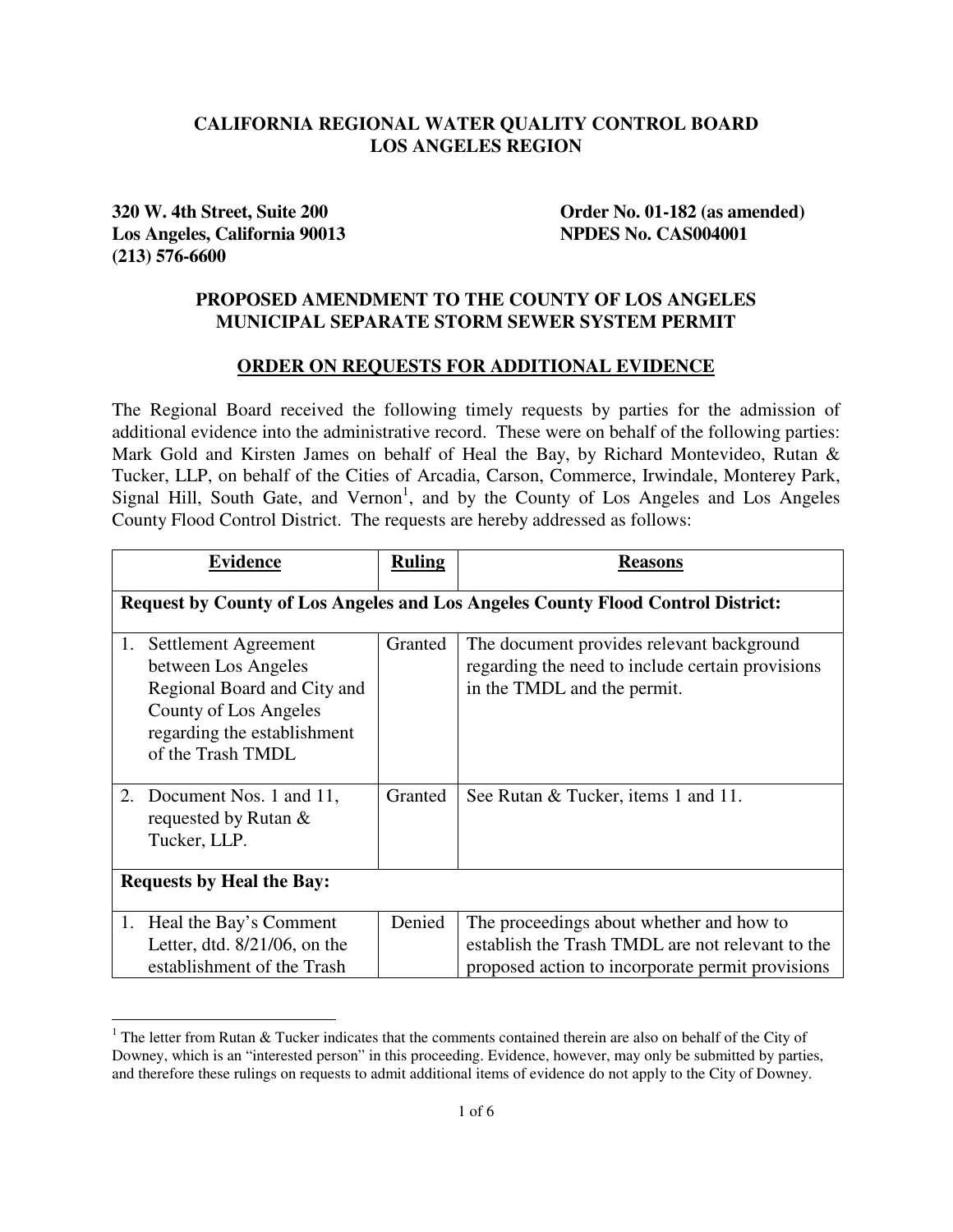|                                                                                                                                                   | <b>TMDL</b>                                                                                                                                                                        |                                                    | consistent with the TMDL's WLAs.                                                                                                                                                                                                                                                                                                                                                                                                                                                                                                                                                                                                    |  |
|---------------------------------------------------------------------------------------------------------------------------------------------------|------------------------------------------------------------------------------------------------------------------------------------------------------------------------------------|----------------------------------------------------|-------------------------------------------------------------------------------------------------------------------------------------------------------------------------------------------------------------------------------------------------------------------------------------------------------------------------------------------------------------------------------------------------------------------------------------------------------------------------------------------------------------------------------------------------------------------------------------------------------------------------------------|--|
| 2.                                                                                                                                                | Order No. R8-2009-0030                                                                                                                                                             | Denied                                             | Existing applicable legal authorities provide<br>adequate authority for incorporation of the Trash<br>TMDL and WLAs established therein into the<br>MS4 permit in the manner proposed. Injecting<br>orders, permits, or other decisions from other<br>Regional Water Quality Control Boards into this<br>administrative record would be cumulative and<br>unnecessary, and would open the door to<br>inclusion of large amounts of marginally relevant<br>or irrelevant materials that are not particularly<br>helpful to the Los Angeles Regional Board in<br>considering the particular merits of the proposal<br>in this matter. |  |
| $\mathfrak{Z}$ .                                                                                                                                  | <b>USEPA's Comment Letter</b><br>dtd. 6/3/09 re: SWRCB/OCC<br>File A-1780                                                                                                          | Granted                                            | The letter provides clarification on the proper<br>interpretation of EPA's 2002 memo regarding<br>incorporation of WLAs in storm water permits.                                                                                                                                                                                                                                                                                                                                                                                                                                                                                     |  |
|                                                                                                                                                   | 4. Ocean Protection Council,<br><b>Implementation Strategy for</b><br>the California Ocean<br><b>Protection Council</b><br>Resolution to Reduce and<br><b>Prevent Ocean Litter</b> | Granted                                            | The document provides detailed information on<br>trash and marine debris issue, and identifies<br>control of trash as a high priority for the OPC.                                                                                                                                                                                                                                                                                                                                                                                                                                                                                  |  |
| 5.                                                                                                                                                | Grant request on behalf of<br>the Gateway IWRM<br>Authority                                                                                                                        | Granted                                            | The grant application provides detailed<br>information on the achievability of the WLAs<br>established in the TMDL using certified full<br>capture devices.                                                                                                                                                                                                                                                                                                                                                                                                                                                                         |  |
|                                                                                                                                                   | 6. Clean Water State Revolving<br><b>Fund American Recovery</b><br>and Reinvestment Act Status<br>Report (10/30/09)                                                                | Granted<br>(as to<br>version<br>posted<br>11/6/09) | The materials document State Board funding that<br>has been allocated to the permittees specifically<br>to comply with the Trash TMDL and any<br>obligations they may have under the permit<br>provisions under consideration.                                                                                                                                                                                                                                                                                                                                                                                                      |  |
| Requests by Rutan & Tucker, LLP, on behalf of Arcadia, Carson, Commerce, Irwindale,<br><b>Monterey Park, Signal Hill, South Gate, and Vernon:</b> |                                                                                                                                                                                    |                                                    |                                                                                                                                                                                                                                                                                                                                                                                                                                                                                                                                                                                                                                     |  |
|                                                                                                                                                   |                                                                                                                                                                                    |                                                    |                                                                                                                                                                                                                                                                                                                                                                                                                                                                                                                                                                                                                                     |  |
|                                                                                                                                                   | 1. USEPA Memorandum:<br>"Establishing Total<br>Maximum Daily Load                                                                                                                  | Granted                                            | The memorandum provides non-binding<br>guidance by USEPA generally on the subject of<br>storm water TMDLs and storm water permitting                                                                                                                                                                                                                                                                                                                                                                                                                                                                                                |  |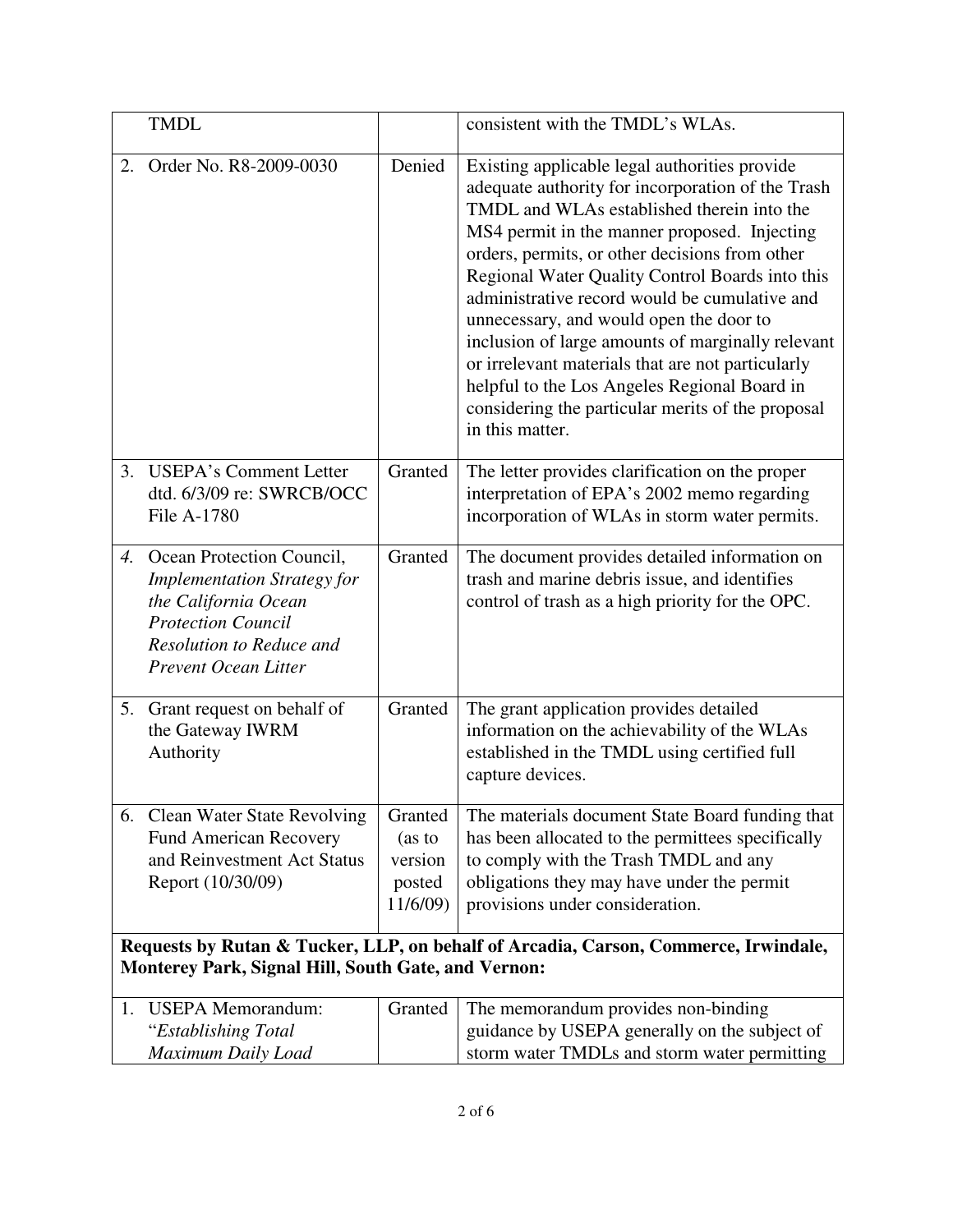|    | (TMDL) Wasteload<br>Allocations (WLAs) for<br><b>Storm Water Sources and</b><br><b>NPDES Requirements Based</b><br>on Those WLAs" (11/22/02)                                         |        | to implement TMDLs.                                                                                                                                                                                                                                                                                                                                                                                                                                                                                                                                                                                                                                                                                                                                                                                                           |
|----|--------------------------------------------------------------------------------------------------------------------------------------------------------------------------------------|--------|-------------------------------------------------------------------------------------------------------------------------------------------------------------------------------------------------------------------------------------------------------------------------------------------------------------------------------------------------------------------------------------------------------------------------------------------------------------------------------------------------------------------------------------------------------------------------------------------------------------------------------------------------------------------------------------------------------------------------------------------------------------------------------------------------------------------------------|
| 2. | Commission on State<br>Mandates, Statement of<br>Decision on Cases 03-TC-04,<br>03-TC-19, 03-TC-20, 03-TC-<br>21, (9/30/09)                                                          | Denied | The Commission's proceedings about whether<br>any particular provision in an order of the<br>Regional Board effects a compensable unfunded<br>state mandate, pursuant to Article XIII B, section<br>6 of the California Constitution is not relevant to<br>the issues in this proceeding and do not affect the<br>authority of the Regional Board or the legal<br>integrity of any decision the Regional Board<br>might make. The Commission has exclusive<br>jurisdiction to hear claims for subvention under<br>Article XIII B, section 6.                                                                                                                                                                                                                                                                                  |
|    | 3. Minute Order (3/13/08),<br>Cities of Arcadia et al v.<br>SWRCB, et al, Orange<br>County Superior Court No.<br>06CC02974; Judgment<br>$(11/26/08)$ ; Writ of Mandate<br>(11/10/08) | Denied | The Cities of Arcadia matter is currently on<br>appeal, and there is no final judgment.<br>Furthermore, the Superior Court rejected the<br>petitioners' requests for a prohibitory injunction,<br>determining that halting implementation of the<br>basin plan was not appropriate even assuming<br>the writ of mandate is ultimately affirmed. As<br>such, records from that litigation are not relevant<br>to this proceeding. Finally, even if the writ is<br>affirmed on appeal, the Trash TMDL was<br>already sustained against the cities' challenge to<br>the Water Code §13241 analysis undertaken<br>when adopting the TMDL, and the cities have<br>made no showing that the analysis there is not<br>equally applicable to the instant proceeding,<br>assuming such an analysis was required in this<br>proceeding. |
| 4. | Excerpts from Water Boards'<br>and Intervenors' appellate<br>briefs in Cities of Arcadia v.<br><b>SWRCB</b>                                                                          | Denied | See item 3., above.                                                                                                                                                                                                                                                                                                                                                                                                                                                                                                                                                                                                                                                                                                                                                                                                           |
| 5. | Order No. WQ 91-04                                                                                                                                                                   | Moot   | Precedential decisions and formal policies of the<br>SWRCB, like any other legal authority may be<br>cited by the parties without the need to                                                                                                                                                                                                                                                                                                                                                                                                                                                                                                                                                                                                                                                                                 |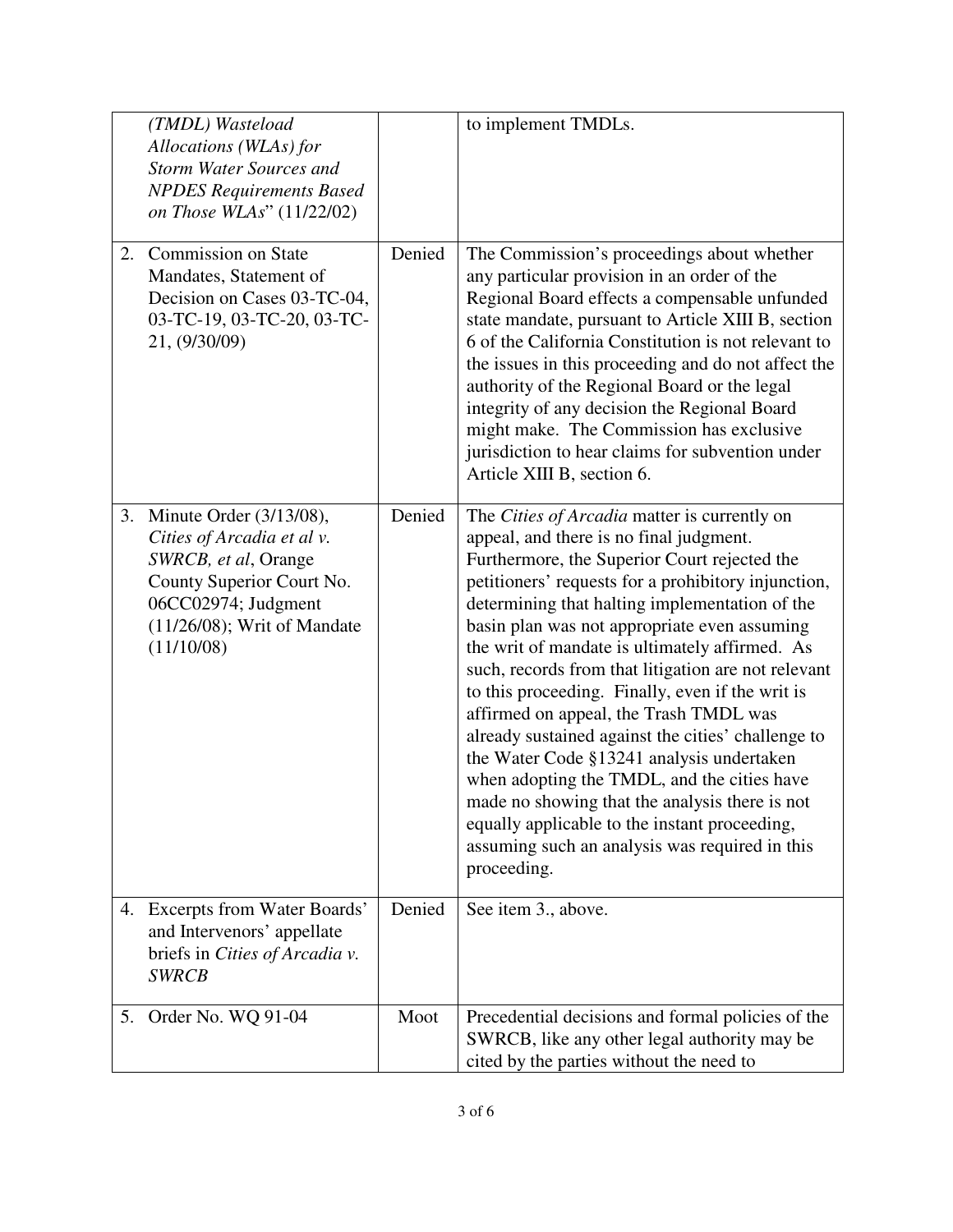|                                                                                                                                                                                                                                                     |         | physically include them in the administrative<br>record. A copy of the document will be included<br>as a courtesy and convenience, but without<br>prejudice to the right of the Regional Board or<br>any party to cite to other State Board orders or<br>policies, or legal authority that may not have<br>been physically included in the administrative<br>record. This ruling shall not be construed as a<br>ruling on the relevance of the document in<br>question to this proceeding. |
|-----------------------------------------------------------------------------------------------------------------------------------------------------------------------------------------------------------------------------------------------------|---------|--------------------------------------------------------------------------------------------------------------------------------------------------------------------------------------------------------------------------------------------------------------------------------------------------------------------------------------------------------------------------------------------------------------------------------------------------------------------------------------------|
| 6. Order No. WQ 96-13                                                                                                                                                                                                                               | Moot    | See item 5., above.                                                                                                                                                                                                                                                                                                                                                                                                                                                                        |
| 7. Order No. WQ 98-01                                                                                                                                                                                                                               | Moot    | See item 5., above.                                                                                                                                                                                                                                                                                                                                                                                                                                                                        |
| 8. Order No. WQ 2000-11                                                                                                                                                                                                                             | Moot    | See item 5., above.                                                                                                                                                                                                                                                                                                                                                                                                                                                                        |
| 9. Order No. WQ 2001-15                                                                                                                                                                                                                             | Moot    | See item 5., above.                                                                                                                                                                                                                                                                                                                                                                                                                                                                        |
| 10. Order No. WQ 2006-0012                                                                                                                                                                                                                          | Moot    | See item 5., above.                                                                                                                                                                                                                                                                                                                                                                                                                                                                        |
| 11. "The Feasibility of Numeric<br><b>Effluent Limits Applicable to</b><br>Discharges of Storm Water<br>Associated with Municipal,<br><b>Industrial and Construction</b><br>Activities" (6/19/06), Storm<br><b>Water Panel on Numeric</b><br>Limits | Granted | The report provides non-binding conclusions by<br>the Storm Water Panel to the State Water<br>Resources Control Board generally on the<br>subject of the use of numeric effluent limitations<br>in storm water permitting.                                                                                                                                                                                                                                                                 |
| 12. Water Boards' Opposition to<br>Test Claim Cases 03-TC-04,<br>03-TC-19, 03-TC-20, 03-TC-<br>21 (4/18/08), before the<br><b>Commission on State</b><br><b>Mandates</b>                                                                            | Denied  | See item 2., above.                                                                                                                                                                                                                                                                                                                                                                                                                                                                        |
| 13. Letter from Deputy Assistant<br>Administrator Benjamin<br>Grumbles to Bart Doyle, City<br>of Sierra Madre (8/22/03)                                                                                                                             | Denied  | The letter is hearsay and lacks foundation.                                                                                                                                                                                                                                                                                                                                                                                                                                                |
| 14. Water Quality Control Policy<br>for Addressing Impaired<br><b>Waters: Regulatory Structure</b>                                                                                                                                                  | Moot    | See item 5., above.                                                                                                                                                                                                                                                                                                                                                                                                                                                                        |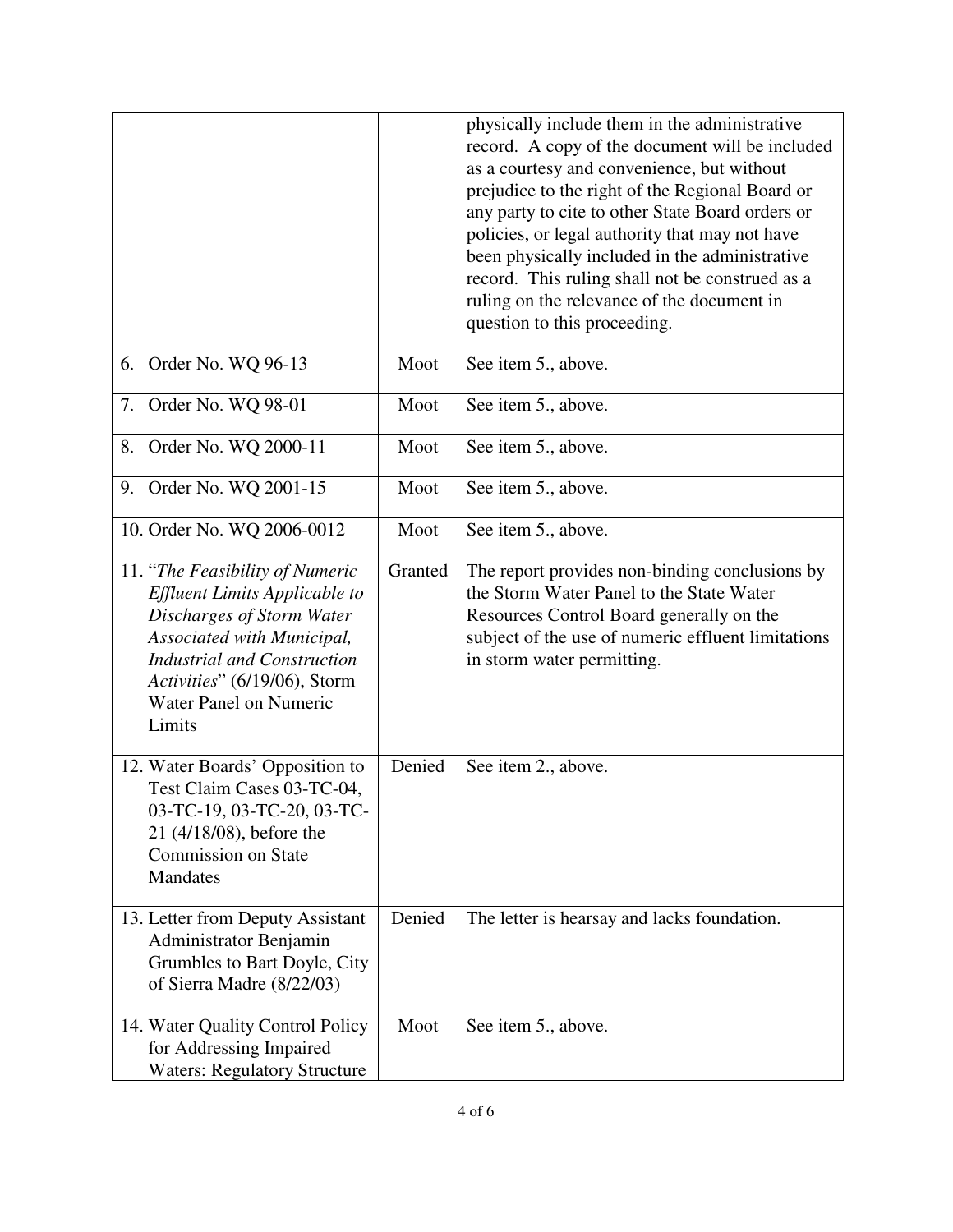|    | and Options                                                                                                                                                                               |                                                                                                                                                                                                                       |                                                                                                                                                                                                                                                                                                                      |  |
|----|-------------------------------------------------------------------------------------------------------------------------------------------------------------------------------------------|-----------------------------------------------------------------------------------------------------------------------------------------------------------------------------------------------------------------------|----------------------------------------------------------------------------------------------------------------------------------------------------------------------------------------------------------------------------------------------------------------------------------------------------------------------|--|
|    | 15. League of California Cities,<br><b>Water Policy Guidelines</b><br>(draft dtd. 10/14/09)                                                                                               | Denied                                                                                                                                                                                                                | The document is not a final document, and<br>therefore cannot be construed as representing the<br>perspective of the League of California Cities.<br>The League, as any other interested person, had<br>the right to submit its own comments had it<br>chosen to do so.                                              |  |
|    | On the Regional Board's own motion, the following documents are also hereby added to<br>the administrative record and are admitted into evidence:                                         |                                                                                                                                                                                                                       |                                                                                                                                                                                                                                                                                                                      |  |
| 1. | Excerpts of Transcript,<br>comments of Desi Alvarez<br>on behalf of the Gateway<br><b>IRWM</b> Authority, Los<br><b>Angeles Regional Board</b><br>Meeting (11/5/09)                       |                                                                                                                                                                                                                       | The comments presented to the Los Angeles Regional<br>Board demonstrate the permittee's agreement that the<br>proposed permit amendments are attainable.                                                                                                                                                             |  |
| 2. | <b>USEPA's Comment Letter</b><br>dtd. 5/29/08 re: Ventura<br>County MS4 Permit                                                                                                            | The comments submitted to the Los Angeles Regional<br>Board demonstrate USEPA's support for the use of numeric<br>effluent limitations to incorporate WLAs into MS4 permits.                                          |                                                                                                                                                                                                                                                                                                                      |  |
| 3. | <b>USEPA's Comment Letter</b><br>dtd. 4/9/09 re: Ventura<br>County MS4 Permit                                                                                                             | The letter responds to Heal the Bay's suggestion to use the<br>approach from the Ventura County MS4 Permit.                                                                                                           |                                                                                                                                                                                                                                                                                                                      |  |
| 4. | 2006 Reports of Waste<br>Discharge by the LA MS4<br>Permittees (6/12/06); Review<br>of the Report(s) of Waste<br>Discharge for the Reissuance<br>of the LA County MS4<br>Permit (7/12/06) | The Reports of Waste Discharge trigger administrative<br>extension of the provisions of Order No. 01-182, as<br>amended. The Regional Board's responses document the<br>administrative extension of Order No. 01-182. |                                                                                                                                                                                                                                                                                                                      |  |
| 5. | <b>Consent Decree between</b><br>USEPA and Heal the Bay et<br>al $(3/22/99)$                                                                                                              |                                                                                                                                                                                                                       | The document demonstrates the required pace of TMDL<br>establishment in the Los Angeles Region. Establishment of<br>TMDLs triggers the legal obligation to implement them.<br>This document responds to comments that TMDL<br>development and implementation should stop pending a<br>revamping of the TMDL program. |  |
|    | 6. $2008303(d)$ List                                                                                                                                                                      |                                                                                                                                                                                                                       | The document demonstrates continued impairment of the<br>Los Angeles River Watershed for Trash and the extensive                                                                                                                                                                                                     |  |